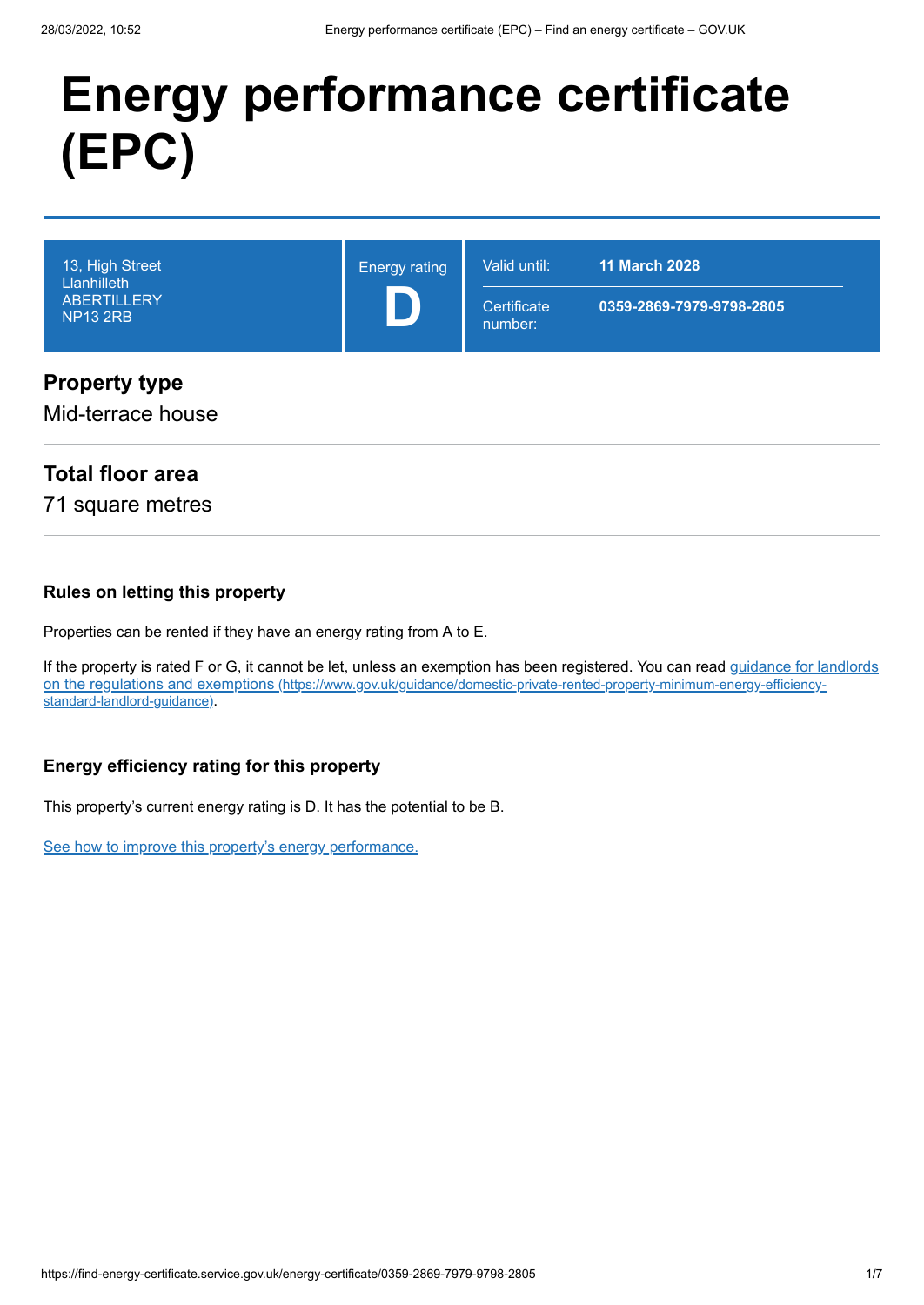| <b>Score</b> | <b>Energy rating</b> |   | <b>Current</b> | <b>Potential</b> |
|--------------|----------------------|---|----------------|------------------|
| $92 +$       | Ą                    |   |                |                  |
| 81-91        | Β                    |   |                | 88  <br>B        |
| 69-80        | $\mathbf C$          |   |                |                  |
| 55-68        | D                    |   | 56<br>D        |                  |
| 39-54        | Е                    |   |                |                  |
| $21 - 38$    | F                    |   |                |                  |
| $1 - 20$     |                      | C |                |                  |

The graph shows this property's current and potential energy efficiency.

Properties are given a rating from A (most efficient) to G (least efficient).

Properties are also given a score. The higher the number the lower your fuel bills are likely to be.

For properties in England and Wales:

- the average energy rating is D
- the average energy score is 60

#### **Breakdown of property's energy performance**

This section shows the energy performance for features of this property. The assessment does not consider the condition of a feature and how well it is working.

Each feature is assessed as one of the following:

- very good (most efficient)
- good
- average
- poor
- very poor (least efficient)

When the description says "assumed", it means that the feature could not be inspected and an assumption has been made based on the property's age and type.

| <b>Feature</b> | <b>Description</b>                                        | Rating    |
|----------------|-----------------------------------------------------------|-----------|
| Wall           | Sandstone or limestone, as built, no insulation (assumed) | Very poor |
| Roof           | Roof room(s), no insulation (assumed)                     | Very poor |
| Window         | Fully double glazed                                       | Average   |

https://find-energy-certificate.service.gov.uk/energy-certificate/0359-2869-7979-9798-2805 2/7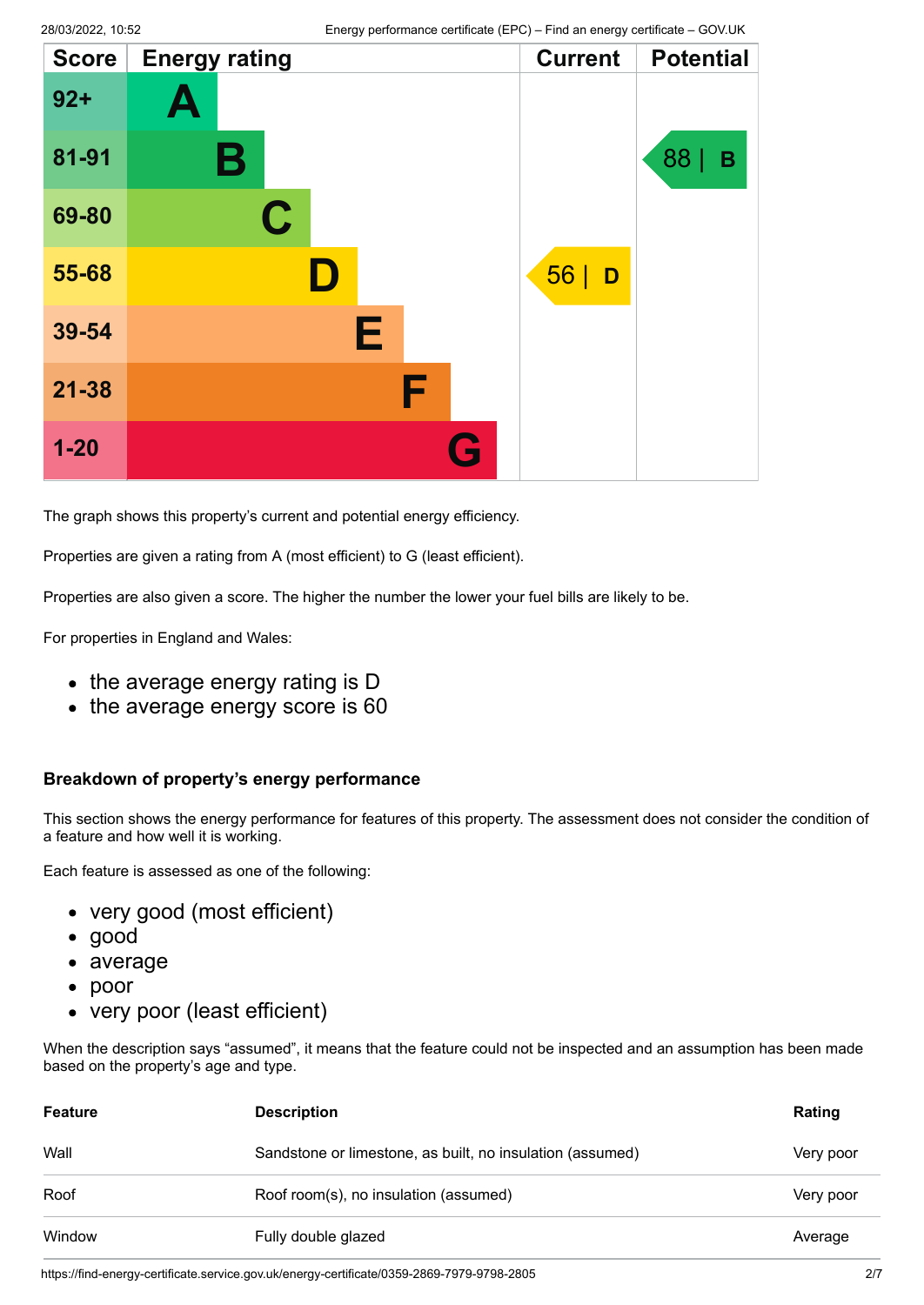28/03/2022, 10:52 Energy performance certificate (EPC) – Find an energy certificate – GOV.UK

| <b>Feature</b>       | <b>Description</b>                          | Rating |
|----------------------|---------------------------------------------|--------|
| Main heating         | Boiler and radiators, mains gas             | Good   |
| Main heating control | Programmer, room thermostat and TRVs        | Good   |
| Hot water            | From main system                            | Good   |
| Lighting             | Low energy lighting in 56% of fixed outlets | Good   |
| Floor                | Solid, no insulation (assumed)              | N/A    |
| Secondary heating    | None                                        | N/A    |

## **Primary energy use**

The primary energy use for this property per year is 399 kilowatt hours per square metre (kWh/m2).

What is primary energy use?

# **Additional information**

Additional information about this property:

• Stone walls present, not insulated

#### **Environmental impact of this property**

This property's current environmental impact rating is E. It has the potential to be B.

Properties are rated in a scale from A to G based on how much carbon dioxide (CO2) they produce.

Properties with an A rating produce less CO2 than G rated properties.

#### **An average household produces**

6 tonnes of CO2

#### **This property produces**

5.0 tonnes of CO2

### **This property's potential production**

1.5 tonnes of CO2

By making the [recommended changes](#page-3-0), you could reduce this property's CO2 emissions by 3.5 tonnes per year. This will help to protect the environment.

Environmental impact ratings are based on assumptions about average occupancy and energy use. They may not reflect how energy is consumed by the people living at the property.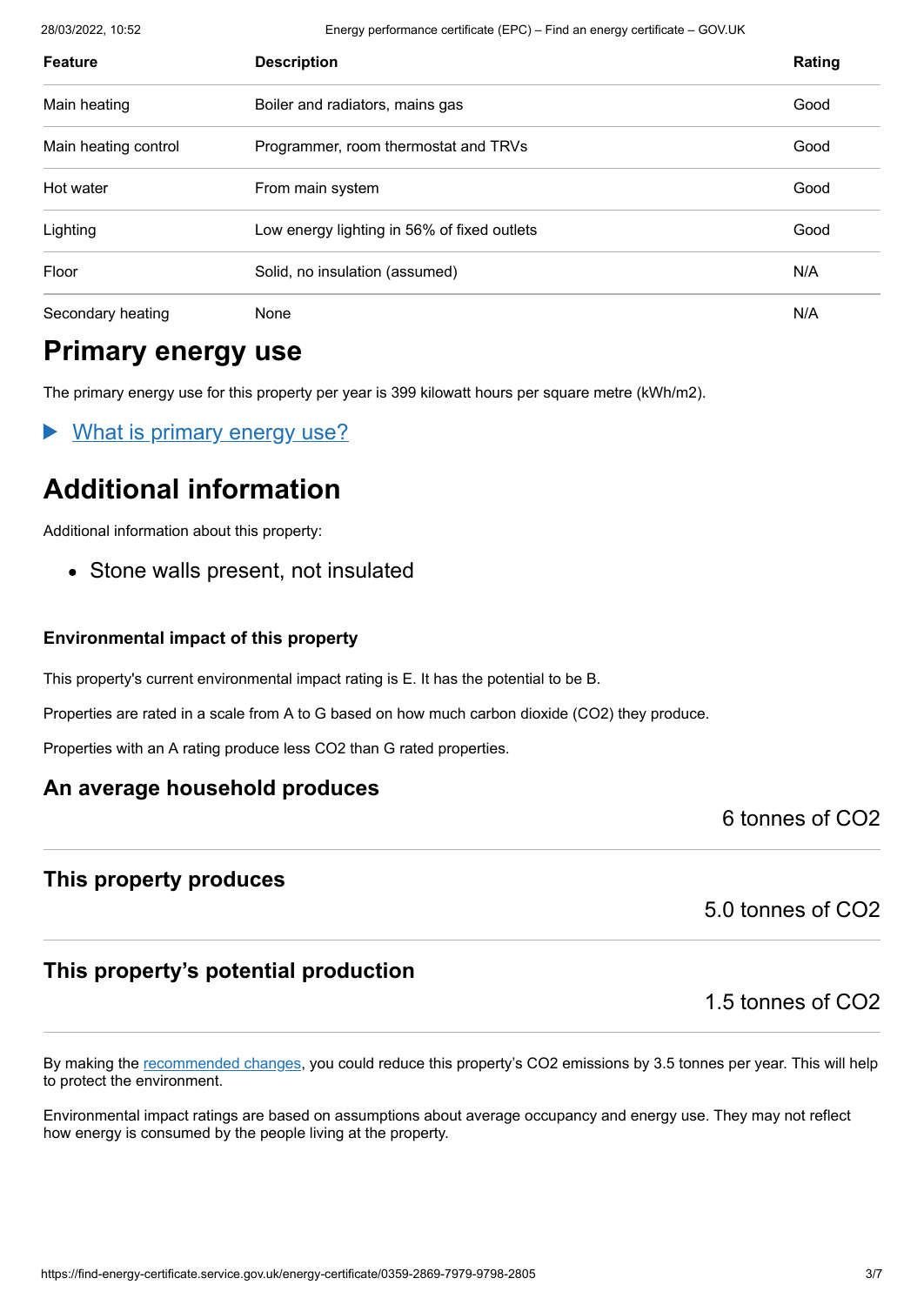#### <span id="page-3-0"></span>**How to improve this property's energy performance**

Making any of the recommended changes will improve this property's energy efficiency.

Potential energy rating **B** If you make all of the recommended changes, this will improve the property's energy rating and score from D (56) to B (88). **Recommendation 1: Room-in-roof insulation** Room-in-roof insulation **Typical installation cost** £1,500 - £2,700 **Typical yearly saving** £406 **Potential rating after carrying out recommendation 1** 73 | C What is an energy rating?

# **Recommendation 2: Internal or external wall insulation**

Internal or external wall insulation

| <b>Typical installation cost</b>                            |                  |
|-------------------------------------------------------------|------------------|
|                                                             | £4,000 - £14,000 |
| <b>Typical yearly saving</b>                                |                  |
|                                                             | £23              |
| Potential rating after carrying out recommendations 1 and 2 |                  |

# **Recommendation 3: Low energy lighting**

Low energy lighting

## **Typical installation cost**

£20

74 | C

## **Typical yearly saving**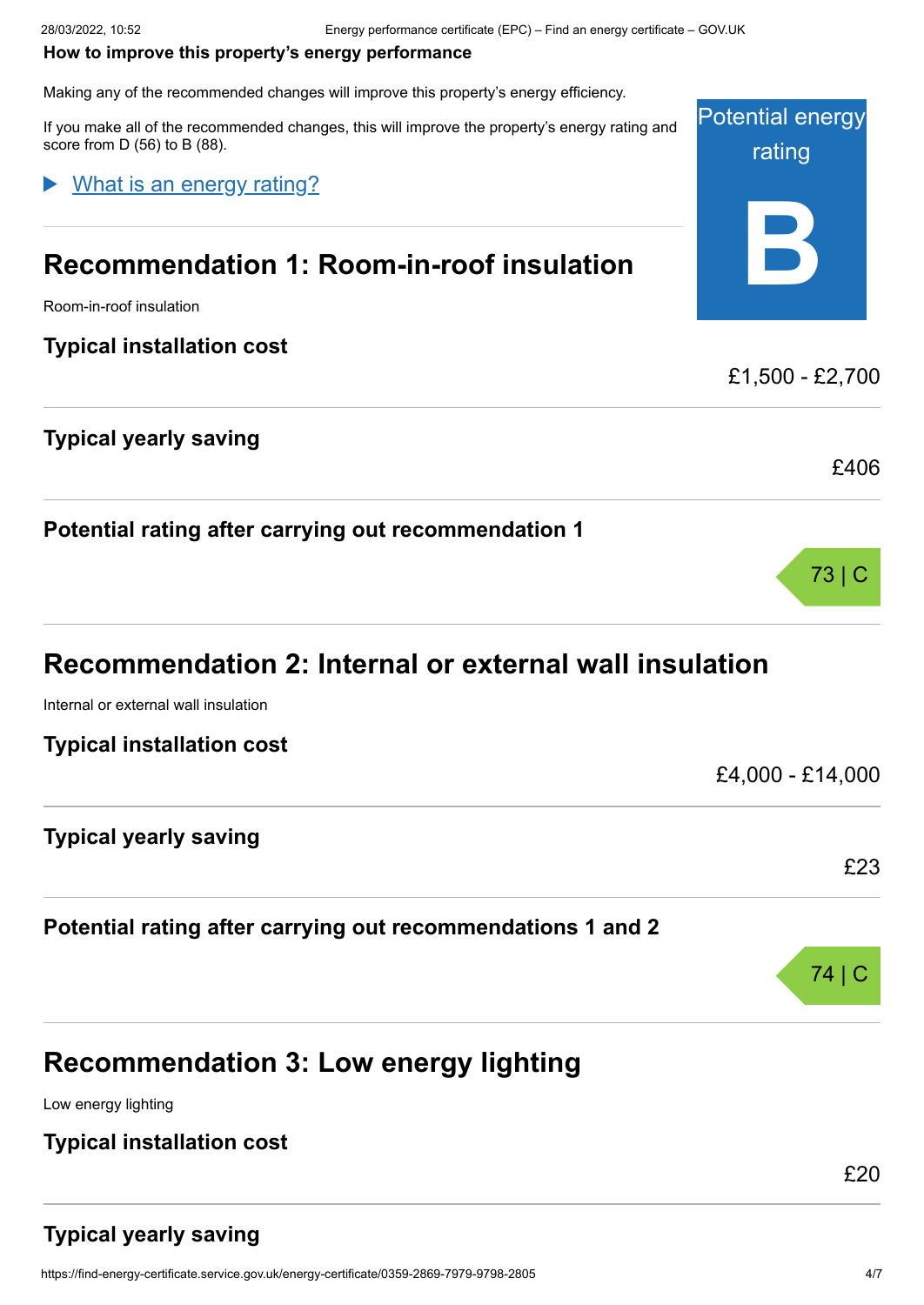# **Potential rating after carrying out recommendations 1 to 3** 74 | C **Recommendation 4: Solar water heating** Solar water heating **Typical installation cost** £4,000 - £6,000 **Typical yearly saving** £33 **Potential rating after carrying out recommendations 1 to 4** 76 | C **Recommendation 5: Solar photovoltaic panels, 2.5 kWp** Solar photovoltaic panels **Typical installation cost** £5,000 - £8,000 **Typical yearly saving** £305 **Potential rating after carrying out recommendations 1 to 5** 88 | B **Paying for energy improvements** [Find energy grants and ways to save energy in your home.](https://www.gov.uk/improve-energy-efficiency) (https://www.gov.uk/improve-energy-efficiency)

**Estimated energy use and potential savings**

**Estimated yearly energy cost for this property**

£1063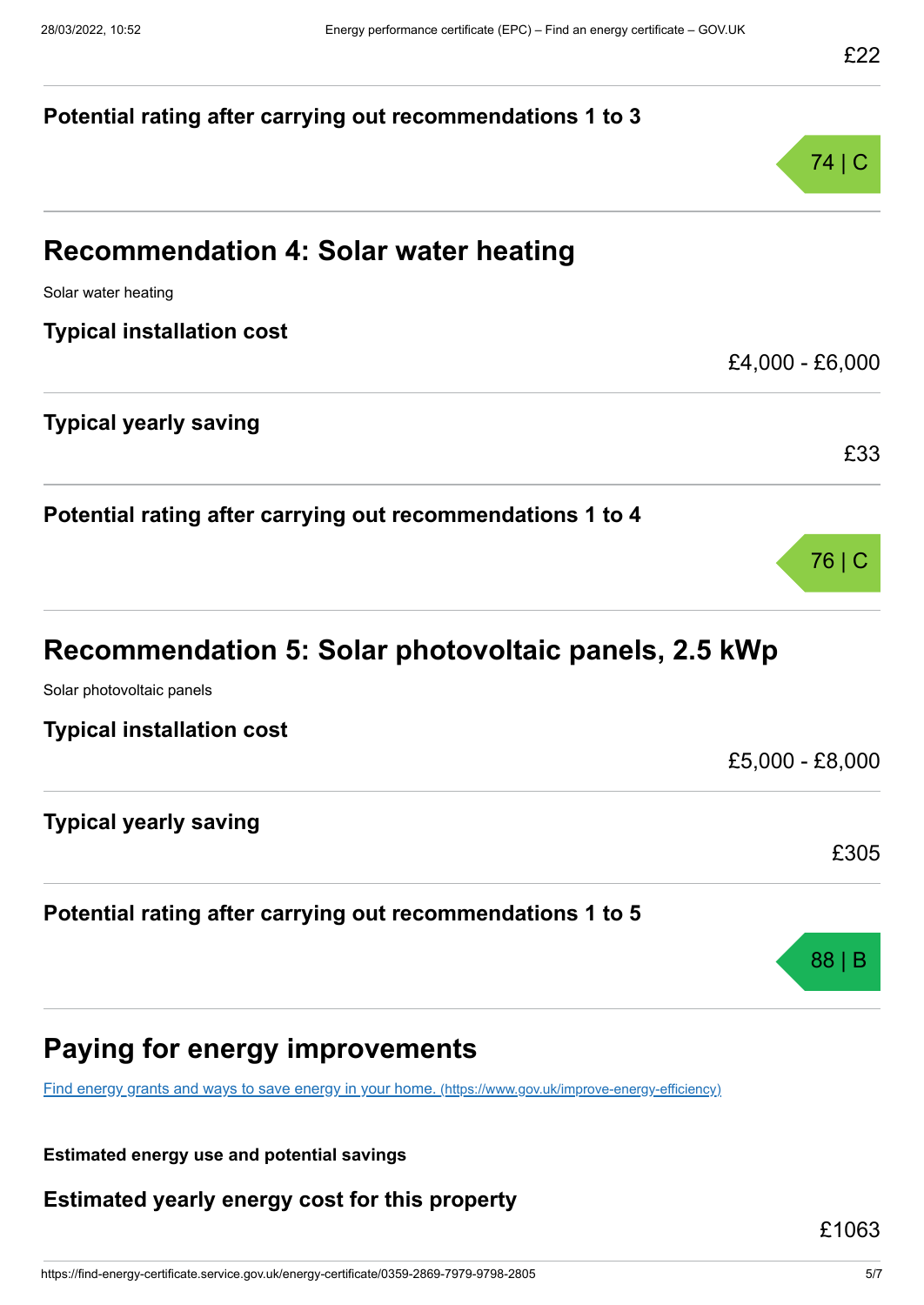## **Potential saving**

The estimated cost shows how much the average household would spend in this property for heating, lighting and hot water. It is not based on how energy is used by the people living at the property.

The estimated saving is based on making all of the recommendations in [how to improve this property's energy performance.](#page-3-0)

For advice on how to reduce your energy bills visit Simple Energy Advice [\(https://www.simpleenergyadvice.org.uk/\)](https://www.simpleenergyadvice.org.uk/).

## **Heating use in this property**

Heating a property usually makes up the majority of energy costs.

#### **Estimated energy used to heat this property**

#### **Space heating**

16053 kWh per year

#### **Water heating**

2010 kWh per year

#### **Potential energy savings by installing insulation**

**Type of insulation Amount of energy saved** 

#### **Solid wall insulation All and Solid wall insulation 414 kWh per year**

You might be able to receive Renewable Heat Incentive payments [\(https://www.gov.uk/domestic-renewable-heat-incentive\)](https://www.gov.uk/domestic-renewable-heat-incentive). This will help to reduce carbon emissions by replacing your existing heating system with one that generates renewable heat. The estimated energy required for space and water heating will form the basis of the payments.

#### **Contacting the assessor and accreditation scheme**

This EPC was created by a qualified energy assessor.

If you are unhappy about your property's energy assessment or certificate, you can complain to the assessor directly.

If you are still unhappy after contacting the assessor, you should contact the assessor's accreditation scheme.

Accreditation schemes are appointed by the government to ensure that assessors are qualified to carry out EPC assessments.

## **Assessor contact details**

#### **Assessor's name**

Gerry Newman-Jones

#### **Telephone**

07969 342554